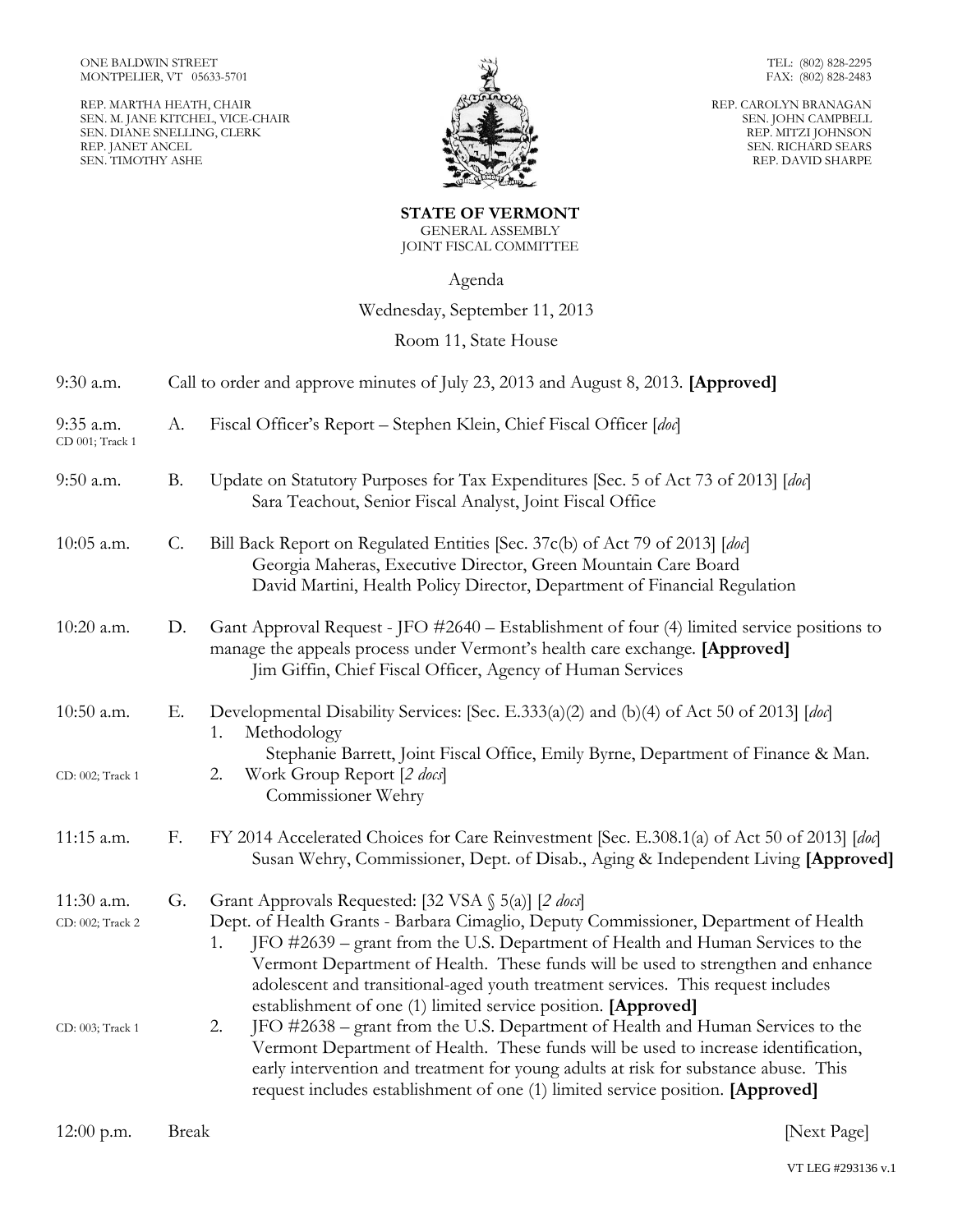## Legislative Joint Fiscal Committee agenda Wednesday, September 11, 2013 Page **2** of **3**

| 12:45 p.m.<br>CD: 003; Track 2                                   | Н. | Auditor Recommendation on Special Education Performance Audit<br>[Sec. E.130(b) of Act 50 of 2013] [doc]<br>Doug Hoffer, Vermont State Auditor<br>Susan Mesner, Deputy State Auditor                                                                                                                                                                                                                                    |  |
|------------------------------------------------------------------|----|-------------------------------------------------------------------------------------------------------------------------------------------------------------------------------------------------------------------------------------------------------------------------------------------------------------------------------------------------------------------------------------------------------------------------|--|
| $1:15$ p.m.<br>CD: 003; Track 2                                  | Ι. | VT Campaign Finance System Development Expenditures Report<br>[Sec. C.100.1(b) of Act 50 of 2013] [doc]<br>Jim Condos, Secretary of State<br>Steve Mattera, Information Technology Supervisor, Secretary of State's Office                                                                                                                                                                                              |  |
| 1:35 p.m.<br>CD: 003; Track 2<br>CD: 004; Track 1<br>$1:55$ p.m. | J. | Administration's Updates<br>Mental Health System Update - Paul Dupre, Commissioner, and Frank Reed,<br>1.<br>Deputy Commissioner, Department of Mental Health [doc]<br>LIHEAP Update [doc]<br>2.<br>Richard Moffi, Fuel Assistance Program Chief, Dept. for Children & Families                                                                                                                                         |  |
| $2:05$ p.m.                                                      | К. | Interim Budget and Appropriation Adjustment Plan [32 VSA §704(b)(1) and (c)] [doc]<br>Brian Searles, Secretary, and Lenny LeBlanc, Director of Finance and Administration,<br>Agency of Transportation [Approved]                                                                                                                                                                                                       |  |
| $2:15$ p.m.                                                      | L. | <b>Transportation Grants: - Secretary Searles</b><br>1. JFO #2637 - Federal Emergency Management Agency (FEMA) to the Vermont Agency of<br>Transportation for 2013 Flooding [Approved]                                                                                                                                                                                                                                  |  |
| $2:25$ p.m.                                                      |    | 2. JFO #2641 - Grant for Western Corridor Rail Rehabilitation [Approved]                                                                                                                                                                                                                                                                                                                                                |  |
| $2:35$ p.m.                                                      | М. | Administration's Fiscal Updates [doc]<br>Jim Reardon, Commissioner, Department of Finance & Management<br>Funds Status Closeout Report for FY2013<br>1.<br>(A) Education; (B) Transportation; (C) General<br>General Fund and Transportation Fund Balance Reserves<br>2.<br>[32 V.S.A. $$308c(d)]$<br>Report on FY2014 Budget Adjustment Pressures<br>3.<br>Report on FY 2015 Budget Development System & Process<br>4. |  |
| $2:55$ p.m.                                                      |    | Adjourn the Joint Fiscal Committee Meeting and Convene Special Meeting                                                                                                                                                                                                                                                                                                                                                  |  |
| $3:00$ p.m.                                                      | N. | Joint Meeting with the Chairs of the House Committee on Institutions and Corrections, and<br>Senate Committee on Institutions<br>Accounting Standards for Engineering Costs - FY 2015 Capital Budget<br>1.<br>[Sec. 39(b) of Act 51 of 2013] [doc]<br>Commissioner Reardon                                                                                                                                              |  |
| $3:15$ p.m.                                                      |    | Waterbury Complex Update [doc]<br>2.                                                                                                                                                                                                                                                                                                                                                                                    |  |
| CD: 004; Track 2; CD: 005; Tack 1                                |    | Michael Obuchowski, Commissioner, and Michael Stevens, Special Project<br>Administrator, Department of Buildings & General Services                                                                                                                                                                                                                                                                                     |  |
| $3:30$ p.m.                                                      |    | 3.<br>FEMA Update - Michael Clasen, Deputy Secretary, Agency of Administration [doc]                                                                                                                                                                                                                                                                                                                                    |  |
| $3:30$ p.m.                                                      |    | Adjourn [Next JFC Meeting: Thursday, November 21, 2013]                                                                                                                                                                                                                                                                                                                                                                 |  |